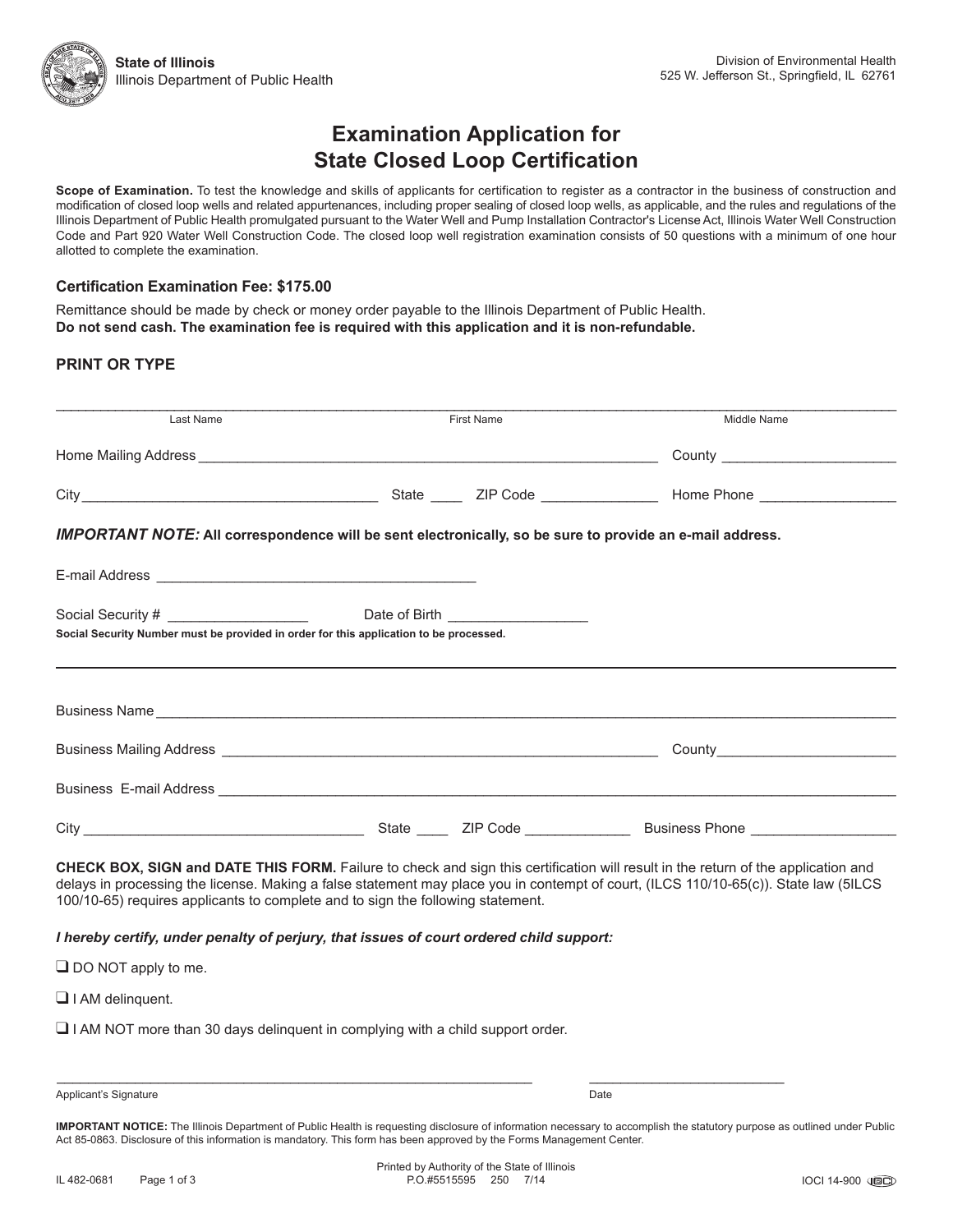**PHOTOGRAPH:** A recent photograph of the applicant shall be considered a part of this application form and will become a permanent record.

#### **ATTACH RECENT PHOTOGRAPH reproduced on photographic paper**

Adhere to page by putting tape on back of photo and place in square



No photo copies • No hats or glasses No old driver's license photographs

# **EXAMINATION**

**DATE/LOCATION:** Indicate the date and location for taking the examination for state closed loop contractor certification.

Choice(s)

 $1)$   $\overline{\phantom{a}}$  Date

Location

 $2)$   $\overline{\phantom{a}}$  Date

Location